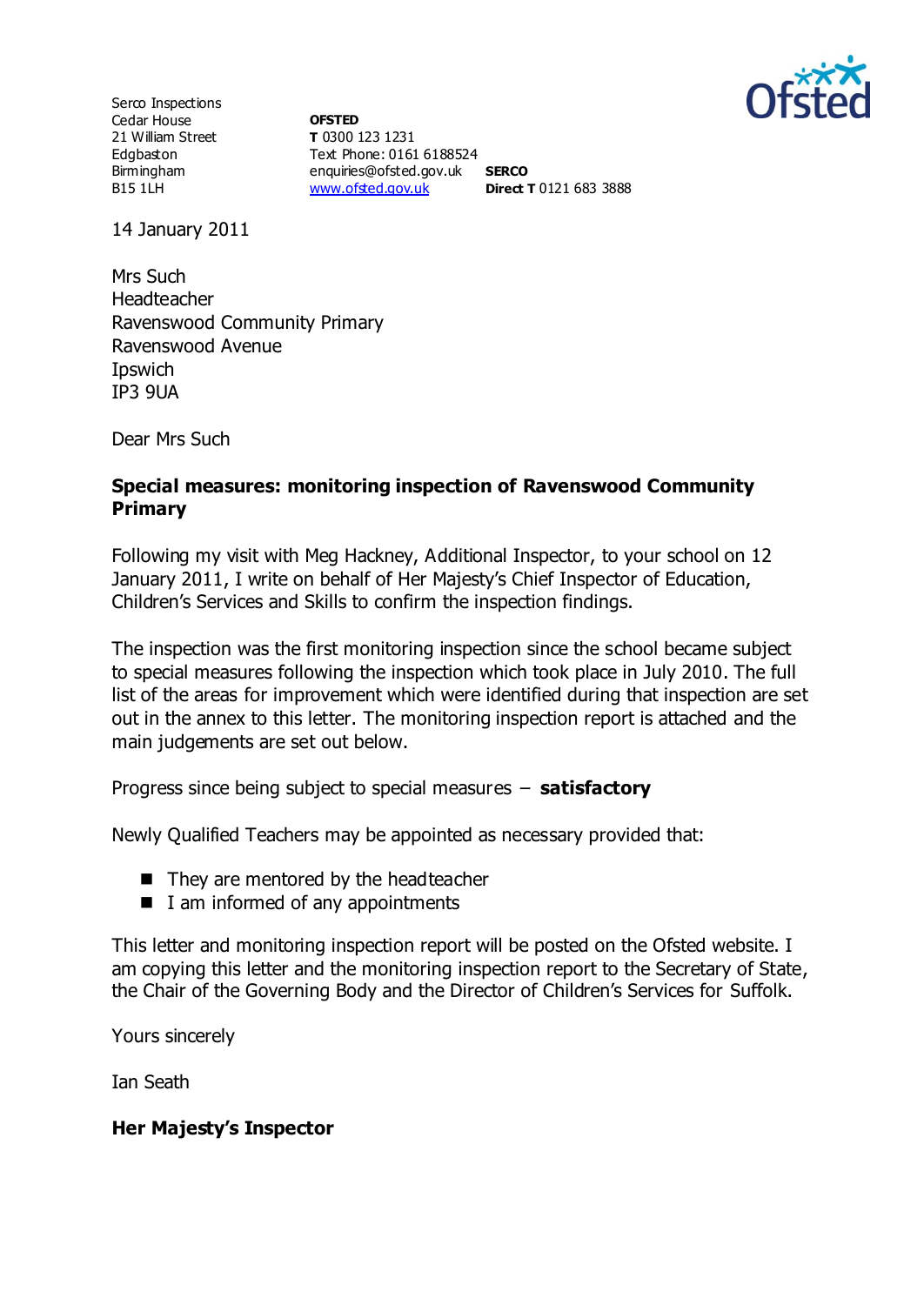

# **Annex**

#### **The areas for improvement identified during the inspection which took place in July 2010**

- Improve pupils' attainment and progress by raising the quality of teaching to ensure that, by the end of the summer term 2011:
- activities in lessons more closely match the full range of pupils' individual needs
- lessons are conducted at a good pace to maintain pupils' interest and motivation
- additional support is deployed more effectively during lessons
- pupils' progress is assessed more rigorously during lessons to identify and address misconceptions
- pupils' work is marked more regularly and helpful comments provided so that pupils can improve.
- Extend pupils' involvement in their learning by December 2010 by:
- reviewing progress towards their targets more regularly
- involving pupils more effectively in the review of their targets.
- Improve the leadership and management of the school by December 2010 by:
- providing a stronger lead and clearer direction for staff to secure more rapid improvement
- taking robust action to address weaknesses in teaching
- raising teachers' expectations of pupils
- improving the accuracy of the assessment of pupils' work
- improving the accuracy of the evaluation of the school's performance compared with schools nationally.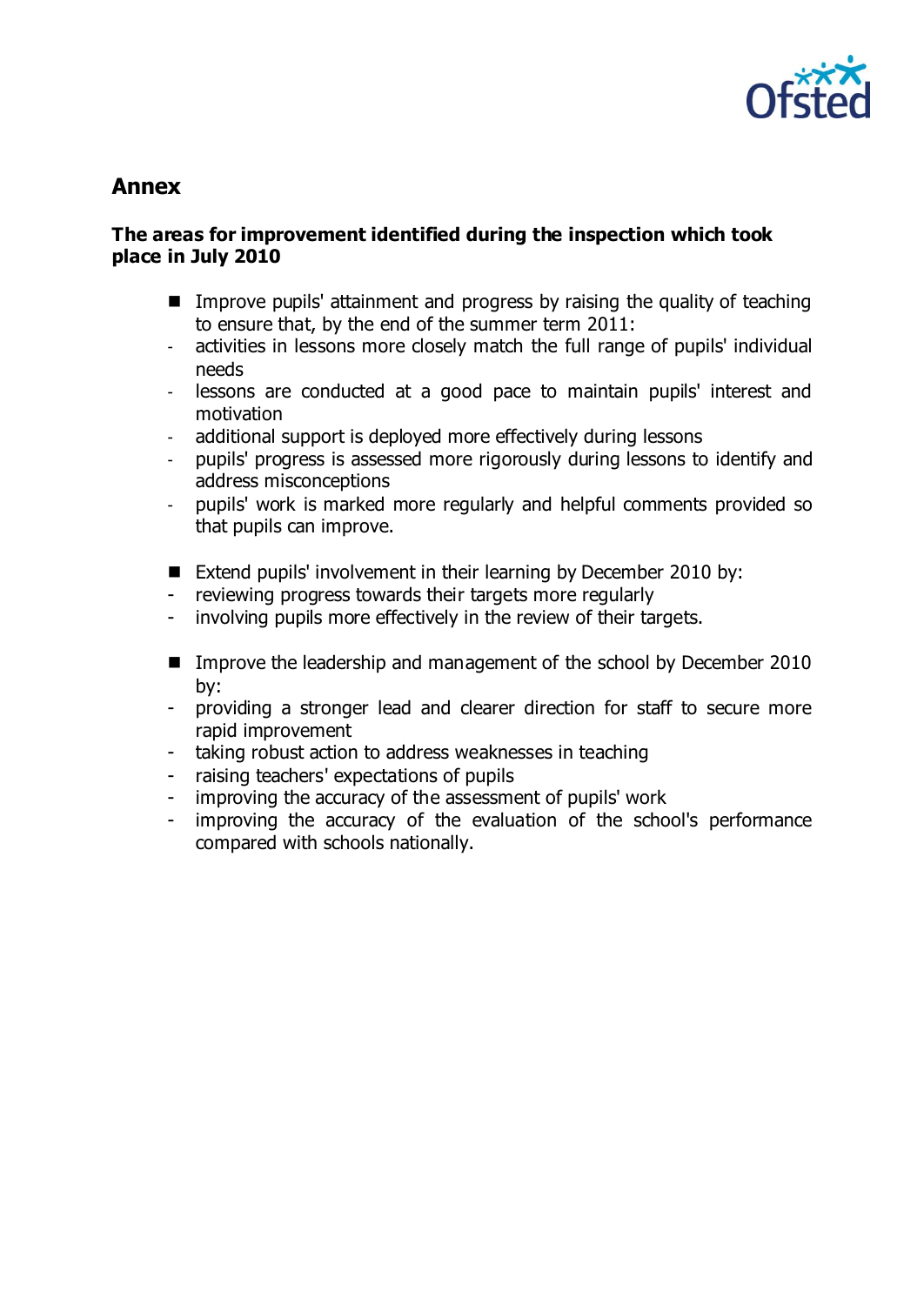

# **Special measures: monitoring of Ravenswood Community Primary**

### **Report from the first monitoring inspection on 12 January 2011**

#### **Evidence**

Inspectors observed the school's work, observed most teachers and classes, scrutinised documents and pupils' work, and met with the headteacher, the Chair of the Governing Body, a representative of the local authority, and other school staff as appropriate.

### **Context**

Since the last inspection the governing body has changed significantly. In addition to having a new Chair, around one third of governors are new in post. The number of pupils on roll remains almost unchanged, as does staffing.

The last inspection did not identify any areas for improvement concerning pupil outcomes other than those within pupils' achievement and standards.

### **Pupils' achievement and the extent to which they enjoy their learning**

At the time of the last inspection, standards attained by students were low and the progress they made was inadequate. The results of national tests in 2010 show significant improvement. At Key stage 2, the progress that pupils made improved. The lowest ability pupils made the most progress, together with those known to be eligible for free school meals and those with learning difficulties and/or disabilities. Progress was good for these groups, well above national averages. Standards also improved, particularly for mathematics at Key Stage 2 and for writing at Key Stage 1. Improvements at Key Stage 2 are building on an improving trend that is evident since 2008. Standards remain below national averages though the gap is narrowing quickly.

Classroom observations indicate that learning and progress, judged inadequate at the last inspection, have improved and are now at least satisfactory in most classes. Teachers have improved their assessment of attainment and it is now largely accurate. This information is used to support the learning of lower ability pupils very well and has resulted in their good progress. However this has not been matched by the challenge given to the most able to ensure that they make the progress of which they are capable. Pupils' skills of independent learning are not always sufficiently well-developed.

Progress since the last section 5 inspection on the areas for improvement: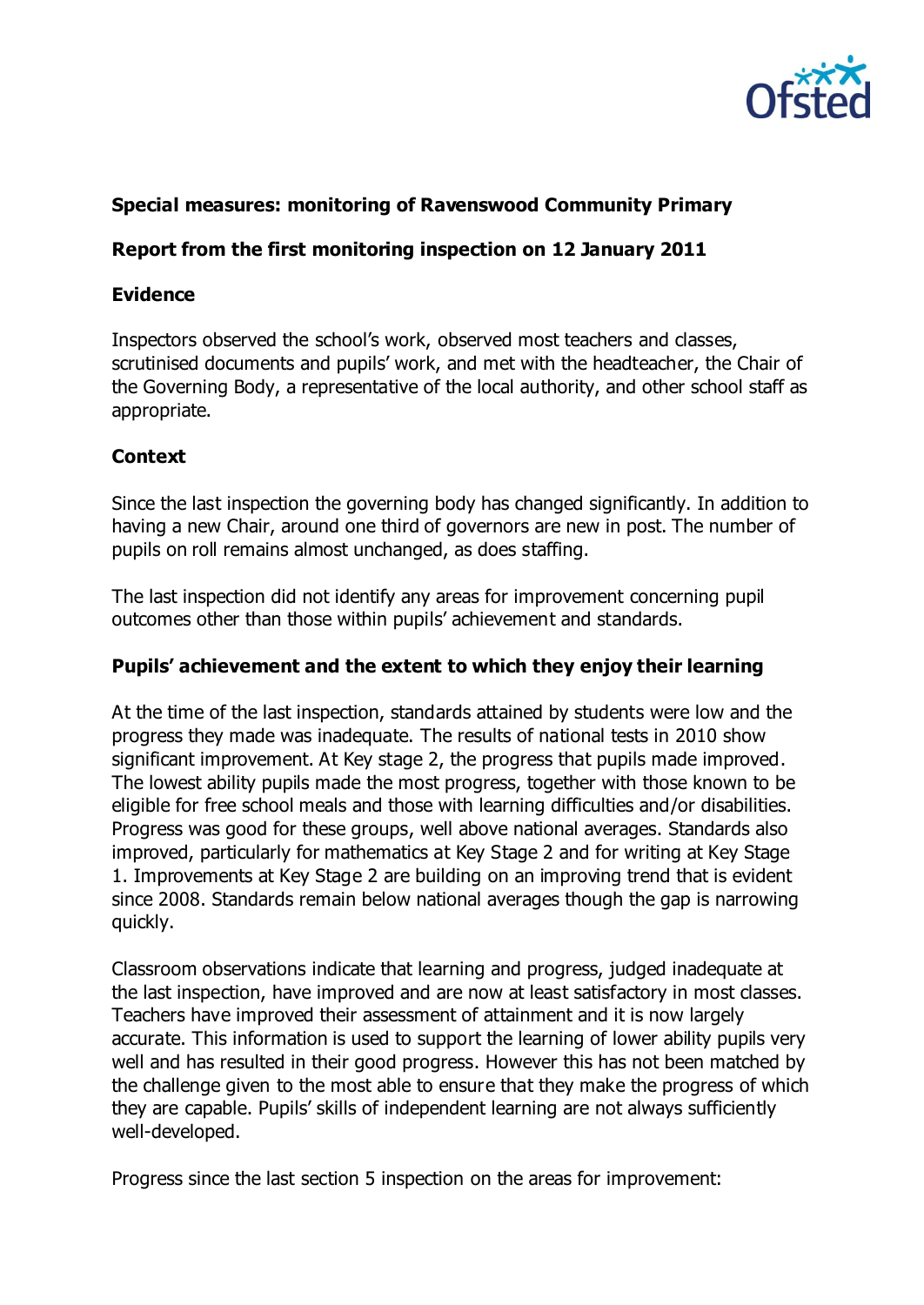

**Improve pupils' attainment and progress by raising the quality of teaching**  $$ **good** 

# **The effectiveness of provision**

With the support of the local authority, the headteacher and senior leaders have put much effort into developing an accurate assessment system for the monitoring of progress. All pupils now have their progress and attainment recorded. These assessments are accurate and moderated to ensure reliability. The information they produce is used effectively to ensure that pupils each have target levels, and they are increasingly aware of what they need to do to reach this target. In class, attainment information is used effectively to structure learning, and very effectively to identify those who are at risk of underachievement so that they receive the support they need. This has resulted in these pupils making progress that is both better than their peers and higher than national averages. Support and challenge for the most able are less well developed however and are inconsistent across the school.

Teaching and learning have improved since the last inspection because teachers are planning better and are becoming more proficient in matching learning activities to ability within class. In class, most teaching is satisfactory and some is good. The marking of pupils' work has improved. With the development of a new marking policy, it is more systematic and regularly monitored. Written comments are helpful and give good guidance on how to improve.

Teaching assistants make a valuable contribution to pupils' learning. Their work is well-planned. They work effectively with those pupils identified as at risk of underachieving. The system of having two classrooms for each year group with a support room in between works well because pupils and staff can move easily between the two. Support work is closely monitored by teachers.

Pupils are well informed about their targets. They understand what they mean and what they have to do to reach them. They talk excitedly about how far they are progressing up the learning ladders in their classrooms. They are closely involved in reviewing their targets with teachers on a regular basis.

Progress since the last section 5 inspection on the areas for improvement:

Extend pupils' involvement in their learning - **satisfactory**

# **The effectiveness of leadership and management**

The headteacher and senior leaders are working hard with their colleagues to improve the school. With support from the local authority, weaknesses in teaching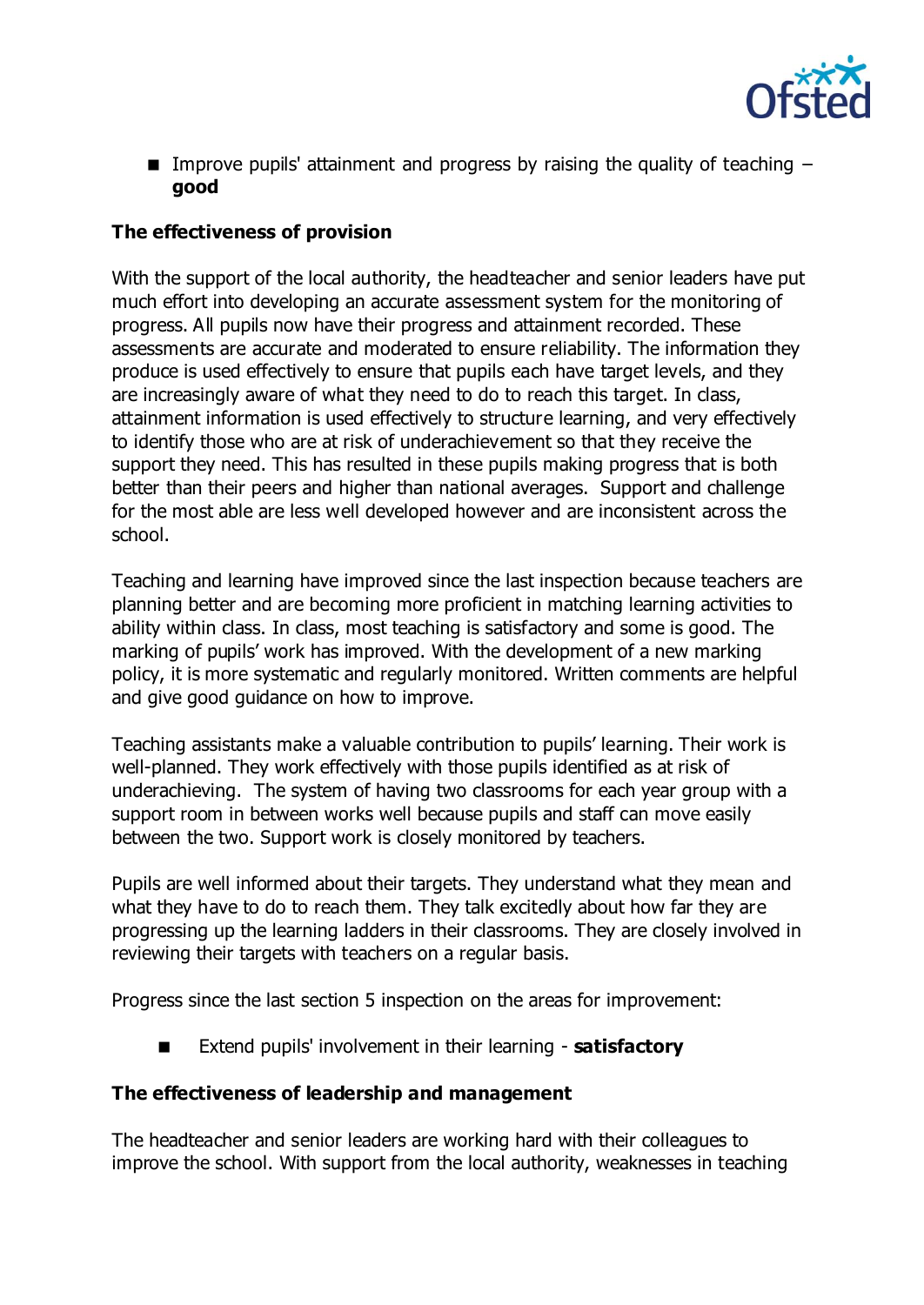

that were identified in the previous inspection are being effectively tackled. The lesson observation system is applied more systematically. It gives a clear view of whole school developmental needs, for example by identifying the need to better challenge the more able. Broadly, inspectors agreed with the school's own view of teaching and learning. However the system does not sufficiently evaluate standards of learning seen in class because it is too focused on what the teacher does rather than what pupils learn. Performance management is improving, but targets for the improvement of individual teachers are often insufficiently precise and difficult to monitor because timescales and success criteria are not well defined.

The school's use of assessment is well-established. It enables the increasingly accurate evaluation of standards both for whole year groups and individual classes. Increasingly, this is being used to set challenging targets for improvement that are easily monitored. Much professional development has been undertaken since the last inspection. This has included sessions on assessment, data analysis, marking, and the use of targets.

The school's self-evaluation document is well-developed and accurate. Staff are involved in its preparation. It gives a clear view of the school and is realistic about the challenges that the school faces. School improvement plans are similarly clear with sensible actions and timescales that can be monitored.

The governing body has changed significantly since the last inspection. A number of new governors have joined and an existing governor is now the Chair. The new body recognises the need to challenge the school more and to closely monitor performance, especially in teaching and learning and in standards. They have recently undergone training in school performance data analysis which will enable them more effectively to hold the school to account.

Progress since the last section 5 inspection on the areas for improvement:

■ Improve the leadership and management of the school - **satisfactory** 

# **External support**

The local authority's post-inspection action plan is fit for purpose. Actions are detailed with sensible timescales and clear responsibilities. The authority has provided good support, and the impact that it has had is clear in the improving progress and standards that pupils are demonstrating.

### **Priorities for further improvement**

 Ensure that targets for performance management are appropriately detailed and structured so that they contain challenging and measurable targets for the improvement of pupil performance.